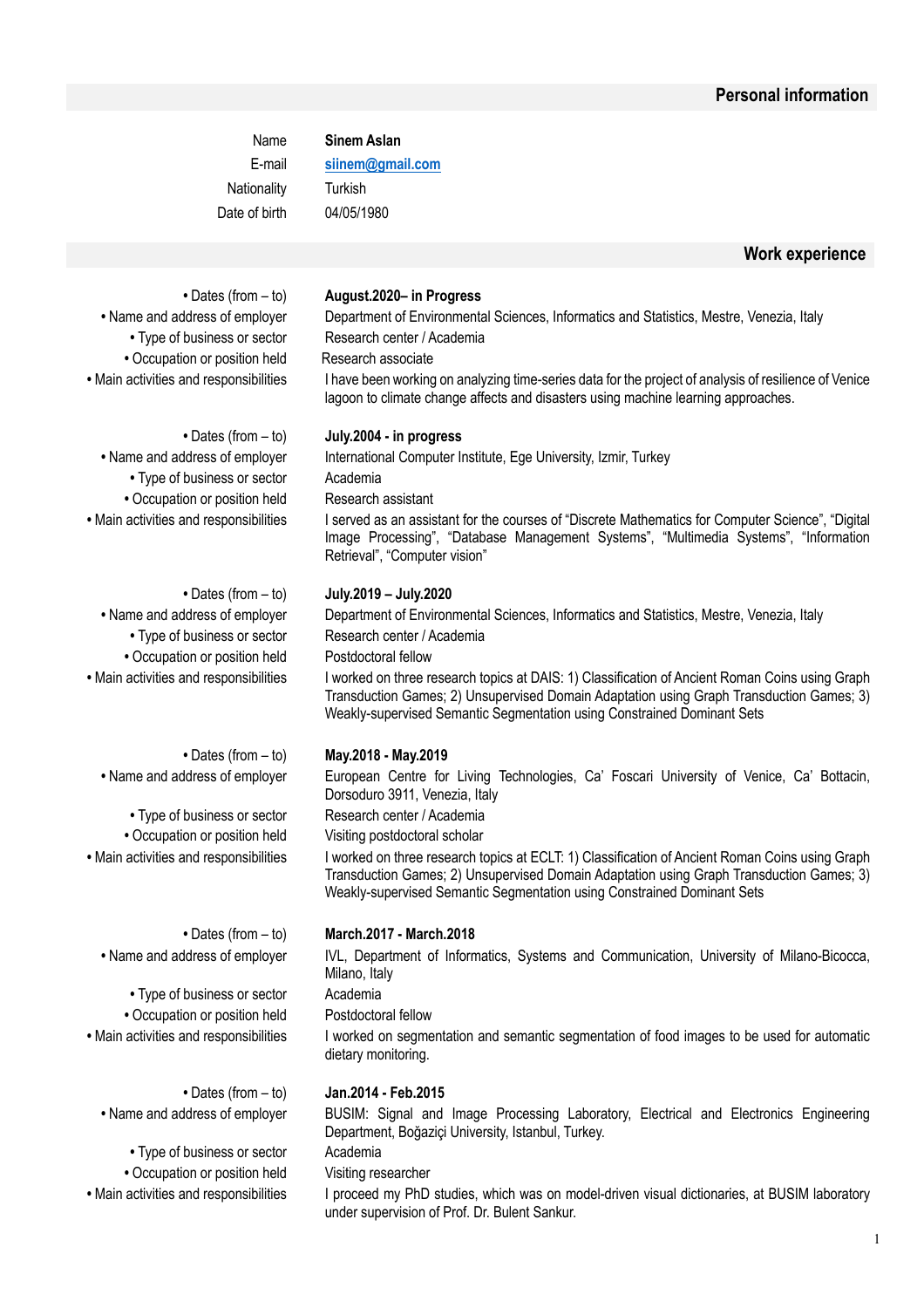| July.2003 - July.2004                                                                                      |
|------------------------------------------------------------------------------------------------------------|
| ALKIM Publishing House - Ankara, Turkey                                                                    |
| Publishing                                                                                                 |
| Translator (Part-time)                                                                                     |
| I worked at the English to Turkish translation project of the book of "Beginning Visual C#, Wrox,<br>2002" |
|                                                                                                            |

# **Education and training**

| $\cdot$ Dates (from $-$ to)                                         | 2007-2016                                                                                                                                                                                                                                                                                                                                                                                                                                                                    |
|---------------------------------------------------------------------|------------------------------------------------------------------------------------------------------------------------------------------------------------------------------------------------------------------------------------------------------------------------------------------------------------------------------------------------------------------------------------------------------------------------------------------------------------------------------|
| • Name and type of organisation<br>providing education and training | International Computer Institute, Ege University, Izmir, Turkey                                                                                                                                                                                                                                                                                                                                                                                                              |
| • Principal subjects/occupational<br>skills covered                 | I attended to the following courses during my PhD term: Digital Image Processing; Video Coding,<br>Decoding and Transmission; Information Retrieval Systems; Algorithmic Complexity Analysis;<br>Computer Architecture; Natural Language Processing; Cryptology; Neural Networks.<br>I studied my PhD thesis (Semantic Interest Point Detection) under supervision of Prof. Bulent<br>Sankur and Prof. Turhan Tunali.                                                        |
| · Title of qualification awarded                                    | Ph.D.                                                                                                                                                                                                                                                                                                                                                                                                                                                                        |
| $\cdot$ Dates (from $-$ to)                                         | 2003 - 2007                                                                                                                                                                                                                                                                                                                                                                                                                                                                  |
| • Name and type of organisation<br>providing education and training | International Computer Institute, Ege University, Izmir, Turkey                                                                                                                                                                                                                                                                                                                                                                                                              |
| • Principal subjects/occupational<br>skills covered                 | I attended to the following courses during my MSc term: Discrete Structures for Computer Science;<br>Database Management Systems; Data Structures and Algorithms; Programming Languages;<br>Computer Organization; Operating Systems; Advanced Computer Networks I; Information<br>Systems; Fundamental Algorithmic Techniques; Advanced Computer Graphics; Advanced<br>Probability and Statistics; Multimedia Systems; Advanced Programming with Java; Network<br>Security. |
|                                                                     | I studied my MSc thesis (A Comparative Study of Feature Metrics for Classification of Human<br>Passport Photos) under supervision of Prof. Turhan Tunali.                                                                                                                                                                                                                                                                                                                    |
| • Title of qualification awarded                                    | M.Sc.                                                                                                                                                                                                                                                                                                                                                                                                                                                                        |
| $\cdot$ Dates (from $-$ to)                                         | 1998-2002                                                                                                                                                                                                                                                                                                                                                                                                                                                                    |
| • Name and type of organisation<br>providing education and training | Department of Electronics Engineering, Ankara University, Ankara, Turkey                                                                                                                                                                                                                                                                                                                                                                                                     |
| • Principal subjects/occupational<br>skills covered                 | Thesis: VoIP, A Literature Survey                                                                                                                                                                                                                                                                                                                                                                                                                                            |
| • Title of qualification awarded                                    | B.Sc.                                                                                                                                                                                                                                                                                                                                                                                                                                                                        |
| $\cdot$ Dates (from $-$ to)                                         | $Oct.19 - 23.2016$                                                                                                                                                                                                                                                                                                                                                                                                                                                           |
| • Name and type of organisation                                     | Nesin Mathematics Village - Mathematical Foundations of Machine Learning                                                                                                                                                                                                                                                                                                                                                                                                     |
| providing education and training                                    | (https://personal.eur.nl/birbil/MK/), Sirince, Turkey                                                                                                                                                                                                                                                                                                                                                                                                                        |
| • Principal subjects/occupational<br>skills covered                 | Mathematical methods, i.e., Bayesian statistic and probability models, Monte Carlo simulation,<br>optimization techniques and Distributed and parallel computing, used in machine vision<br>applications are presented at the 5-day workshop.                                                                                                                                                                                                                                |
| • Title of qualification awarded                                    | Participant                                                                                                                                                                                                                                                                                                                                                                                                                                                                  |
| $\cdot$ Dates (from $-$ to)                                         | July 14-20.2013                                                                                                                                                                                                                                                                                                                                                                                                                                                              |
| • Name and type of organisation<br>providing education and training | International Computer Vision Summer School (ICVSS), Calabria, Italy                                                                                                                                                                                                                                                                                                                                                                                                         |
| • Principal subjects/occupational<br>skills covered                 | Courses were delivered by world renowned experts in the field, from both academia and industry,<br>and covered both theoretical and practical aspects of real Computer Vision problems as well as<br>examples of their successful commercialization.                                                                                                                                                                                                                         |
| • Title of qualification awarded                                    | Participant                                                                                                                                                                                                                                                                                                                                                                                                                                                                  |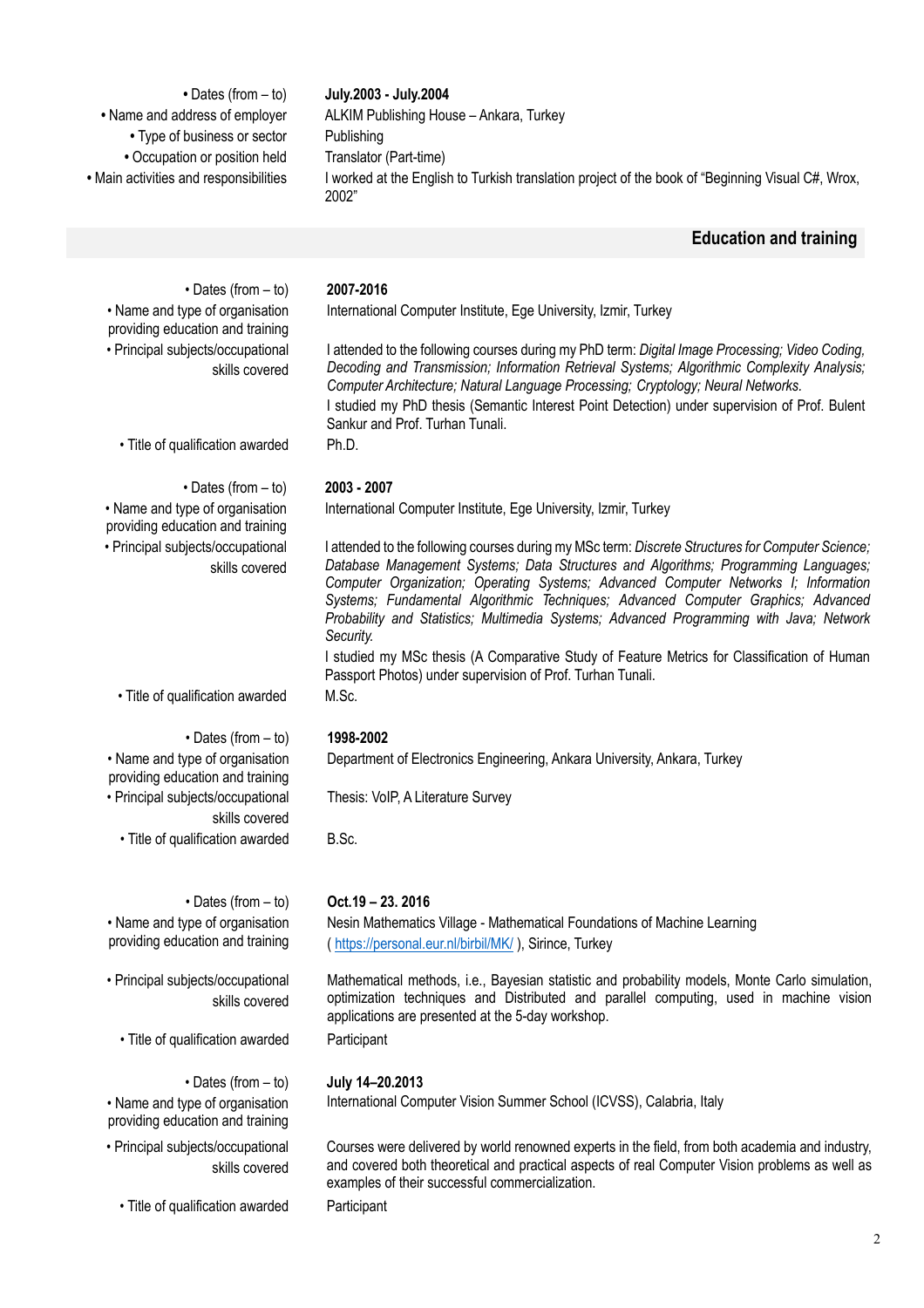| $\cdot$ Dates (from $-$ to)                                         | July 9-13.2012                                                                                                                                                                                                                                                       |
|---------------------------------------------------------------------|----------------------------------------------------------------------------------------------------------------------------------------------------------------------------------------------------------------------------------------------------------------------|
| • Name and type of organisation<br>providing education and training | Biomedical Image Analysis Summer School (BIOMED), Paris, France                                                                                                                                                                                                      |
| • Principal subjects/occupational<br>skills covered                 | Tutorial and advanced imaging lectures were given by the leading researchers of the area.                                                                                                                                                                            |
| • Title of qualification awarded                                    | Participant                                                                                                                                                                                                                                                          |
| $\cdot$ Dates (from $-$ to)                                         | May 17-20.2012                                                                                                                                                                                                                                                       |
| • Name and type of organisation<br>providing education and training | The Chamber of Electrical Engineers (EMO) Academic Camp - State of Art in Signal and Image<br>Processing, Izmir, Turkey                                                                                                                                              |
| • Principal subjects/occupational<br>skills covered                 | Lectures about latest issues and approaches in Signal and Image Processing were given by<br>leading researchers in the field.                                                                                                                                        |
| • Title of qualification awarded                                    | Participant                                                                                                                                                                                                                                                          |
| $\cdot$ Dates (from $-$ to)                                         | Jan 16-18.2012                                                                                                                                                                                                                                                       |
| • Name and type of organisation<br>providing education and training | Mathematics and Image Analysis (MIA 2012), Paris, France                                                                                                                                                                                                             |
| • Principal subjects/occupational<br>skills covered                 | The scientific program includes invited conferences at the interface between applied mathematics<br>(PDE's, Statistical Methods, Sparsity, Level Sets, Variational Methods, etc.) and new<br>developments in various areas of computer vision, graphics and imaging. |
| • Title of qualification awarded                                    | Participant                                                                                                                                                                                                                                                          |

```
Publications
```
# https://scholar.google.com.tr/citations?user=3YOjOJsAAAAJ

# **[SCI Indexed] Journal Papers:**

Emre Kavur, Sinem Gezer, Mustafa Barıș, **Sinem Aslan**, Pierre-Henri Conze, Vladimir Groza, Duc Duy Pham, Soumick Chatterjee et al. "*CHAOS Challenge--Combined (CT-MR) Healthy Abdominal Organ Segmentation*." Medical Image Analysis, April 2021, DOI: 10.1016/j.media.2020.101950

**Sinem Aslan**, Gianluigi Ciocca, Davide Mazzini, Raimondo Schettini. "*Benchmarking Algorithms for Food Localization and Semantic Segmentation.*" International Journal on Machine learning and Cybernetics, pp. 1-21, 2020.

**Sinem Aslan**, Sebastiano Vascon, and Marcello Pelillo. "*Two sides of the same coin: Improved ancient coin classification using Graph Transduction Games*." Pattern Recognition Letters, vol. 131, pp. 158-165, 2020.

**Sinem Aslan**, Ceyhun B. Akgül, Bülent Sankur, E. Turhan Tunalı, *Exploring visual dictionaries: A model-driven perspective*, Journal of Visual Communication and Image Representation, vol. 49, pp.315-331, 2017.

# **[SCI Indexed] Journal Papers under review:**

Yasin, Sana, Syed Asad Hussain, **Sinem Aslan,** Imran Raza, Muhammad Muzammel, and Alice Othmani. "Neural Networks based approaches for Major Depressive Disorder and Bipolar Disorder Diagnosis using EEG signals: A review." arXiv preprint arXiv:2009.13402 (2020). **[Under review].**

Federica Zennaro, Elisa Furlan, Christian Simeoni, Silvia Torresan, **Sinem Aslan**, Andrea Critto, and Antonio Marcomini, Machine learning methods for climate change risk assessment: a comparative review." **[Under review].**

# **[Other International] Journal Papers:**

**Sinem Aslan**, Turhan Tunali, A Simple and Adaptive Data Rate Control Scheme for Distributed Compressive Video Sensing, Dokuz Eylul University Faculty Of Engineering Journal of Science and Engineering, 21(62), pp. 685-696, 2019.

# **Chapters in Books:**

Alice Ahlem Othmani, Sreetama Basu, Amulya Nidhi Shrivastava, **Sinem Aslan**, Francesco De Carli, Amesefe Delase Afua, ASM Shihavuddin, Amine Nait-Ali, B*iometrics from Cellular Imaging*, Series in BioEngineering. Springer, Singapore, 2019.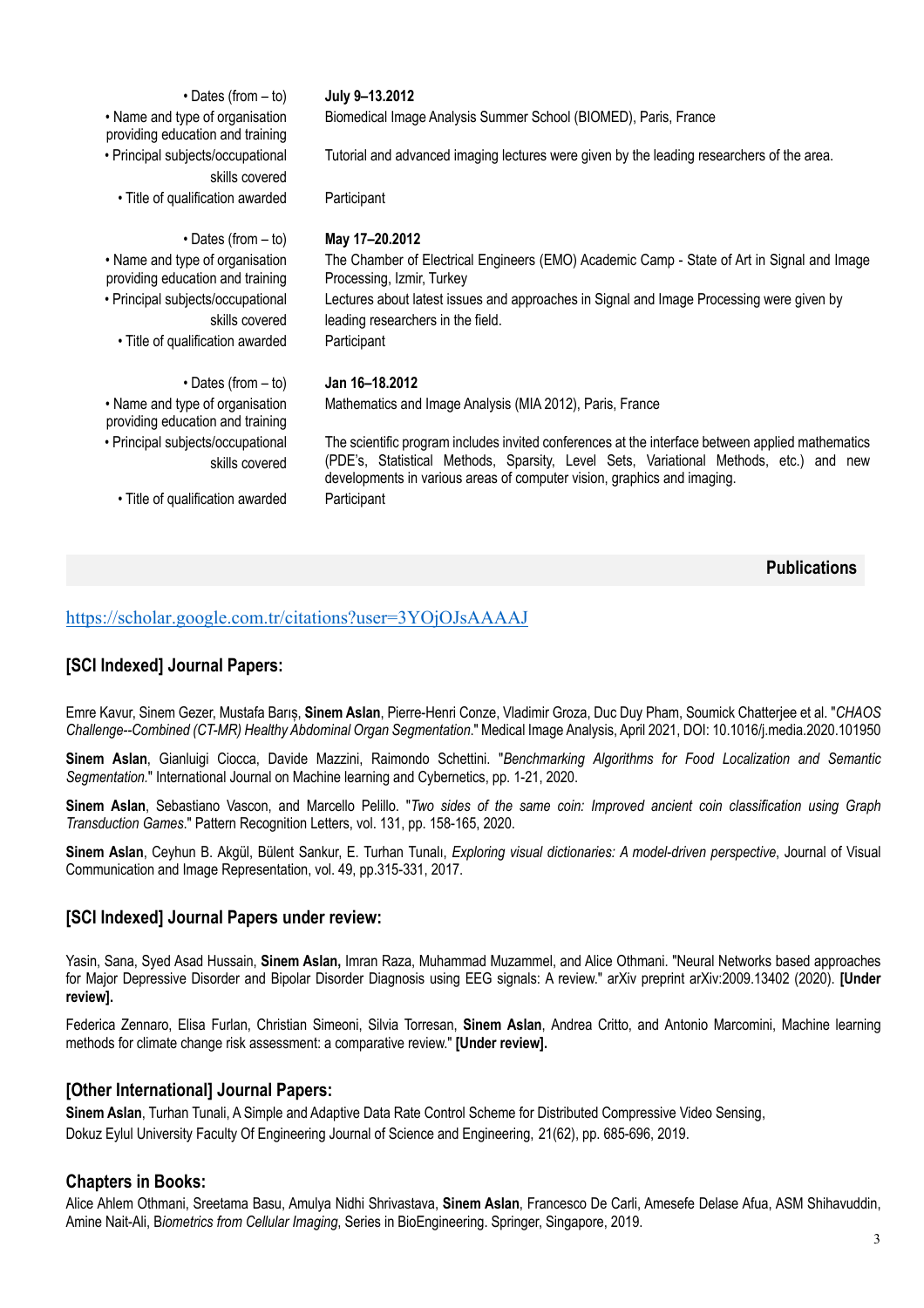# **Refereed Conference Papers:**

**Sinem Aslan**, and Luc Steels, *Identifying Centres of Interest in Paintings Using Alignment and Edge Detection, A case study on a work by Luc Tuymans,* FAPER workshop of ICPR 2021

Sebastiano Vascon, **Sinem Aslan**, Gianluca Bigaglia, Lorenzo Giudice, Marcello Pelillo, *Transductive Visual Verb Sense Disambiguation*. In Proceedings of the IEEE/CVF Winter Conference on Applications of Computer Vision, pp. 3050-3059. 2021.

**Sinem Aslan,** and Marcello Pelillo. *Weakly Supervised Semantic Segmentation Using Constrained Dominant Sets*. In International Conference on Image Analysis and Processing, pp. 425-436. Springer, Cham, 2019.

Sebastiano Vascon, **Sinem Aslan**, Alessandro Torcinovich, Twan van Laarhoven, Elena Marchiori, Marcello Pelillo, *Unsupervised Domain Adaptation using Graph Transduction Games*, IEEE International Joint Conference on Neural Networks (IJCNN), pp. 1-8, 2019.

Aysen Degerli, **Sinem Aslan,** Mehmet Yamac, Bulent Sankur, Moncef Gabbouj, *Compressively Sensed Image Recognition*, The 7th European Workshop on Visual Information Processing (EUVIP), 2018 [Best paper candidate].

**Sinem Aslan**, Sebastiano Vascon, Marcello Pelillo, *Ancient Coin Classification Using Graph Transduction Games*, 4th IEEE International Conference on Metrology for Archaeology and Cultural Heritage, 2018.

**Sinem Aslan**, Gianluigi Ciocca, Raimondo Schettini*, Semantic Food Segmentation for Automatic Dietary Monitoring*, IEEE 8th International Conference on Consumer Electronics - Berlin (ICCE-Berlin), 2018.

**Sinem Aslan**, Gianluigi Ciocca, Raimondo Schettini, *Semantic Segmentation of Food Images for Automatic Dietary Monitoring Systems*, 26th IEEE Signal Processing and Communication Application Conference (SIU), 2018.

**Sinem Aslan**, Gianluigi Ciocca, Raimondo Schettini, *On Comparing Color Spaces for Food Segmentation*, New Trends in Image Analysis and Processing – 19th Int. Conf. on Image Analysis and Processing (ICIAP). Lecture Notes in Computer Science, vol 10590. Springer, 2017.

**Sinem Aslan**, Mehmet Yamaç, Bülent Sankur*, A DCT-based multiscale binary descriptor robust to complex brightness changes*, 24th European Signal Processing Conference (EUSIPCO), ISBN: 978-0-9928-6266-4, at Budapest, Hungary, 2016.

**Sinem Aslan**, Ceyhun B. Akgül, Bülent Sankur, E. Turhan Tunalı, *A novel study on developing a model-driven visual dictionary*, 24th IEEE Signal Processing and Communication Application Conference (SIU), pp. 2081-2084, 2016.

**Sinem Aslan**, Ceyhun B. Akgül, Bülent Sankur, E. Turhan Tunalı, *SymPaD: Symbolic Patch Descriptor*, 10th Int. Conf. on Computer Vision Theory and Applications (VISAPP/VISIGRAPP), ISBN: 978-989-758-089-5, pages 266-271, at Berlin, Germany, 2015.

**Sinem Aslan**, Ceyhun B. Akgül, Bülent Sankur, *Symbolic feature detection for image understanding*, Proc. SPIE 9024, Image Processing: Machine Vision Applications VII, Vol. 902406, doi:10.1117/12.2040783, at San Francisco, United States, 2014.

**Sinem Aslan**, E. Turhan Tunalı, *Joint compressive video coding and analysis With Hidden Markov model based weighted reconstruction*, 21st IEEE Signal Processing and Communication Application Conference (SIU), pp. 1-4, 2013. [IEEE Best paper candidate

Bahar Karaoğlan, **Sinem Aslan**, Erdem Karayer, *The Zipfian distributions on term×document matrix*, 1st Int. Conf. on Analysis and Applied Mathematics (ICAAM), Vol. 1470, No. 1, pp. 247-250, 2012.

**Sinem Aslan**, E. Turhan Tunalı, *A comparative study of compressed sensing video encoding GOP patterns for stereo distributed video coding*, 20th IEEE Signal Processing and Communication Application Conference (SIU), pp. 1-4, 2012.

**Sinem Aslan**, Yigit Uzer, Orhan Isik, Melih Altun, Muhammed Cinsdikici, *A simple and improvable method for face region extraction*, 23rd Int. Symp. on Computer and Information Sciences (ISCIS), 2008.

**Sinem Aslan**, E. Turhan Tunalı, Muhammed Cinsdikici, *A Comparative Study of Feature Metrics for Classification of Human Passport Photos*, 15th IEEE Signal Processing and Communication Application Conference (SIU), pp. 1-4, 2007.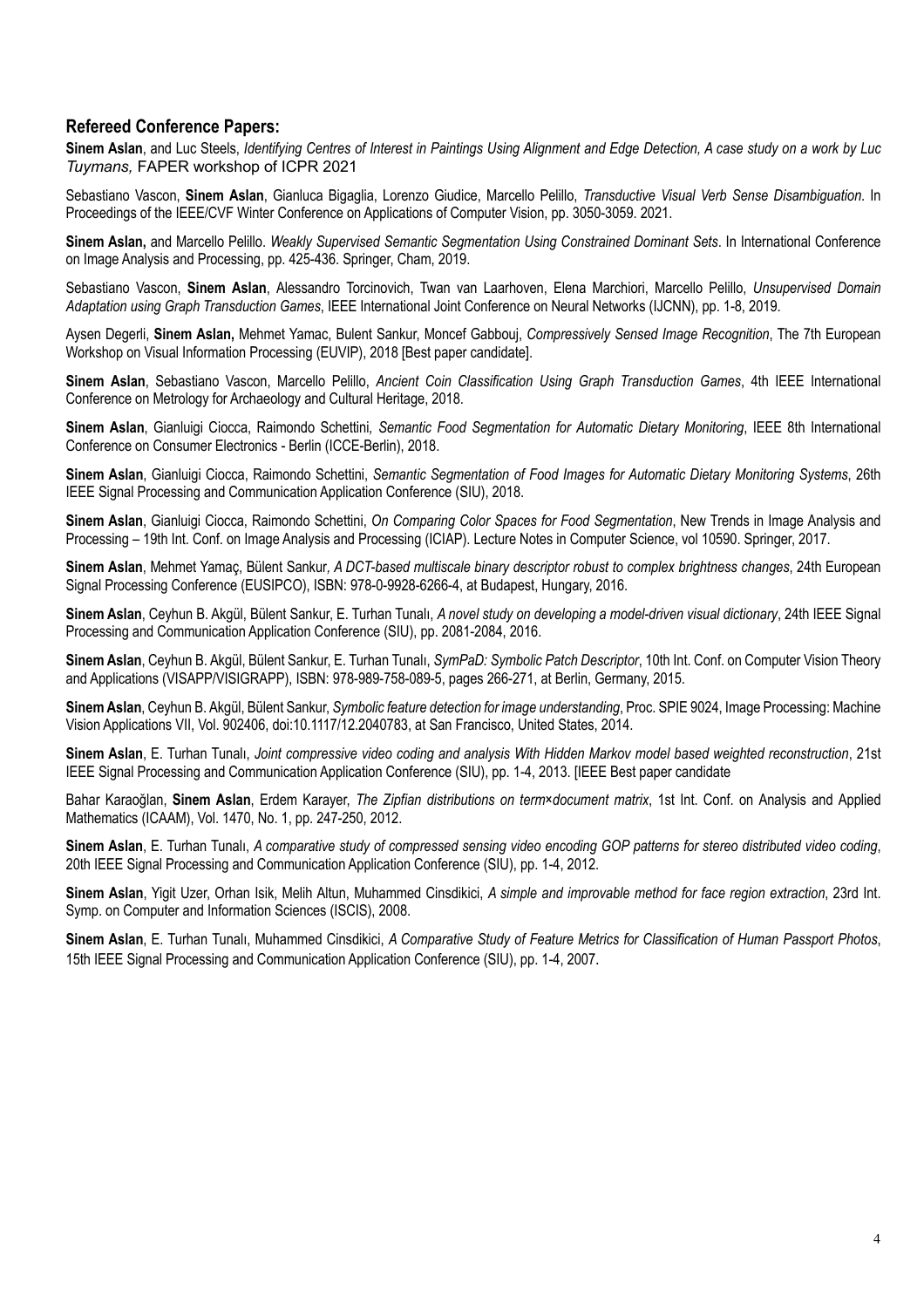## **Personal skills and competences**

*Acquired in the course of life and career but not necessarily covered by formal certificates and diplomas*.

# Languages **Turkish (mother tongue)**

### **English (C2)**

Reading: Excellent Writing: Excellent Verbal: Excellent

# **Italian (B2)**

Reading: Good Writing: Good Verbal: Good

Social skills and competences

*Living and working with other people, in multicultural environments, in positions where communication is important and situations where teamwork is essential (for example culture and sports), etc.*

# Organizational skills

## and competences

*Coordination and administration of people, projects and budgets; at work, in voluntary work (for example culture and sports) and at home, etc.*

# Technical skills

## and competences

*With computers, specific kinds of equipment, machinery, etc.*

> Artistic skills and competences *Music, writing, design, etc*.

Other skills and competences *Competences not mentioned above.* [2012 - 2013] I started a book club (https://ubekitapklubu.wordpress.com) at the department where we were organizing monthly meetings to discuss the books of that month.

[Aug-Sept.2006] - I worked as a volunteer for one month in a multicultural environment in Montendre (a small town near to Bordeaux, France) for the restoration of the town's castle.

[1999 – 2002] - I was a member of the dance club of Hacettepe University in Ankara, Turkey during my Bachelor period. Since then I'm dancing tango.

I was at the organizing committee of:

- "*25th European Association for Education in Electrical and Information Engineering (EAEEIE) Annual Conference*" held in Izmir, Turkey between May 30-June 1, 2014
- "*CHAOS - Combined (CT-MR) Healthy Abdominal Organ Segmentation challenge*" that was held in the ISBI conference in Venice, Italy on April 11, 2019.

Expert on Mathworks MATLAB, Python, LaTeX, Fluent with Mac OS

I have been drawing and painting. Two exhibitions that I participated are:

- [June-July.2010] I participated to "Soyer Culture and Art Factory" Art Exhibition in Izmir, Turkey with 2 oil paintings.
- [May-June.2009] I participated to "Ugur Mumcu Cultural Center Trainees" Art Exhibition in Izmir, Turkey with 3 oil paintings.
- [Since Sept.2018] Have been participating to figure / life drawing classes in Venice.
- I have been serving as a reviewer (already reviewed 108 manuscripts: https://publons.com/researcher/1453034/sinem-aslan/ ) for the journals of IEEE Transactions on Image Processing, Springer Multimedia Tools and Applications, Springer Pattern Analysis and Applications; Springer, Signal, Image and Video Processing; IET Image Processing; IET Computer Vision; Turkish Journal of Electrical Engineering & Computer Sciences; Pattern Recognition Letters.
- I have been a TPC member of conferences IEEE Signal Processing, Communication and Applications Conference SIU (Turkey), ICIAP 2019, CVPR 2020, ICPR 2020, WACV 2020, VISART 2020.
- I am at the editorial board of Elsevier Array.